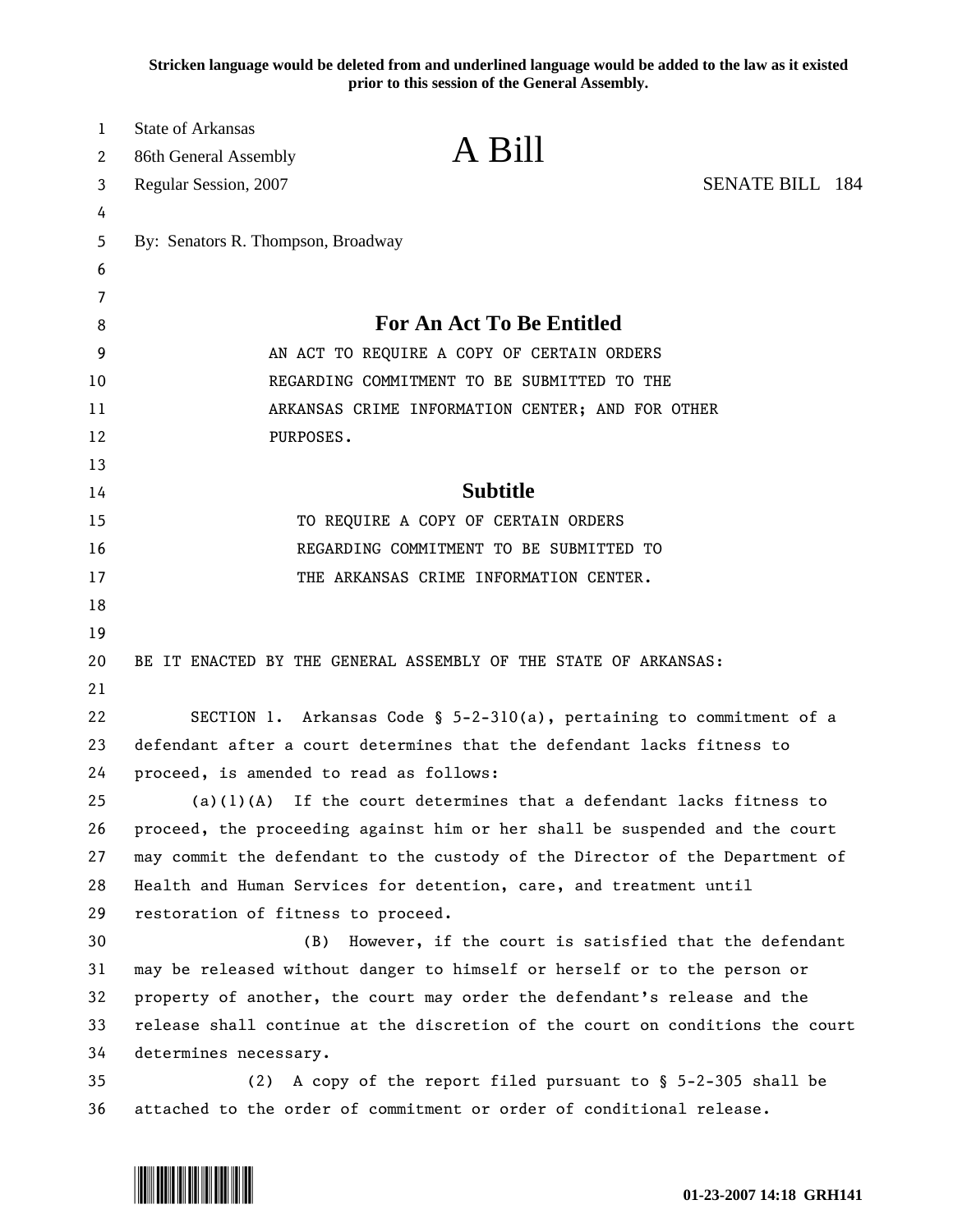1 (3) Upon filing of an order of commitment issued under 2 subdivision (a)(1)(A) of this section with a circuit clerk or a probate 3 clerk, the circuit clerk or probate clerk shall submit a copy of the order of 4 commitment to the Arkansas Crime Information Center. 5 6 SECTION 2. Arkansas Code § 12-12-209 is amended to read as follows: 7 12-12-209. Duty to furnish data. 8 (a)(1) It shall be the duty of all sheriffs, chiefs of police, city 9 marshals, correction officials, prosecuting attorneys, court clerks, and 10 other state, county, and local officials and agencies so directed to furnish 11 the Arkansas Crime Information Center all data required by this subchapter. 12 (2) Upon filing of an order of commitment entered pursuant to §§ 13 5-2-310(a), 20-47-214, 20-47-215, 20-64-821, or 20-64-824 with a circuit 14 clerk or a probate clerk, the circuit clerk or probate clerk shall submit a 15 copy of the order of commitment to the Arkansas Crime Information Center. 16 (b) The data shall be furnished the center in a manner prescribed by 17 the Supervisory Board for the Arkansas Crime Information Center. 18 (c) Any sheriff, chief of police, city marshal, correction official, 19 prosecuting attorney, court clerk, or other state, county, and local official 20 who shall willfully fail to comply with the provisions of this subchapter or 21 any regulation issued by the board carrying out the provisions of this 22 subchapter shall be found guilty of a misdemeanor and upon conviction shall 23 be punished by a fine not exceeding five hundred dollars (\$500). 24 25 SECTION 3. Arkansas Code § 20-47-214, pertaining to the hearing and 26 procedure for a forty-five-day involuntary admission, is amended to add an 27 additional subsection to read as follows: 28 (e) Upon filing of an order of commitment issued under subdivision 29 (b)(3) of this section with a circuit clerk or a probate clerk, the circuit 30 clerk or probate clerk shall submit a copy of the order of commitment to the 31 Arkansas Crime Information Center. 32 33 SECTION 4. Arkansas Code § 20-47-215, pertaining to the hearing and 34 procedure for an additional eighty-day involuntary admission, is amended to 35 add an additional subsection to read as follows: 36 (e) Upon filing of an order of commitment issued under this section

2 01-23-2007 14:18 GRH141